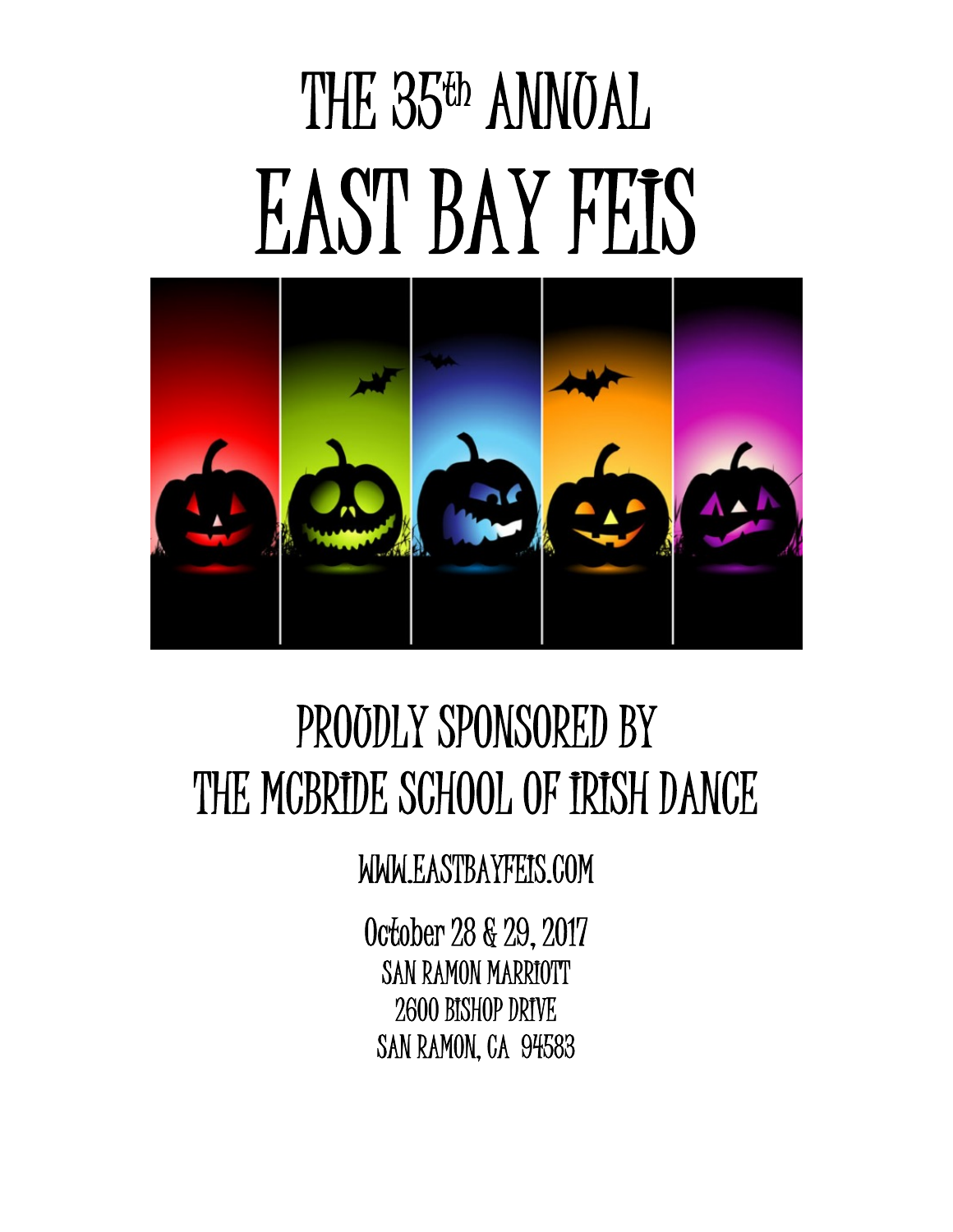#### **Tentative Schedule**

#### **Saturday October 28, 2017 Sunday, October 29, 2017**

All Open Championships All Preliminary Championships All Champion Specials

All Beginning and Open Teams Maureen McTeggart Hall Memorial Cup All Grade Competitions and Specials All Adult Competitions and Specials

**Register Online @ www.feisinfo.com (Feis Productions) Entry Deadline: Sunday October 15, 2017 (no late fee) Late Fee of \$20 for Entries between October 16 - 22, 2017 Online Entries Close at Midnight on October 22, 2017**

#### **Adjudicators**

Michael Pat Gallagher Anne Hall Pat Hall Arizona Bernie Heanue - Curley Galway, Ireland LuAnn O'Rouke New York Jeannie Thornton California

Arizona Colorado

#### **Musicians**

Christopher McLoughlin New Jersey, USA Seamus O'Sullivan Glasgow, Scotland

#### **Venue Information**

San Ramon Marriott 2600 BISHOP DRIVE SAN RAMON, CA 94583 Feis Room Rate: \$137.00 Parking: \$6.00 per day

Reservations can also be made by calling: **1.800.228-9290 or 1.925.867.9200**. Please reference the McBride School, and/or East Bay Feis to obtain the Feis Room Rate or cut and paste the below link https://aws.passkey.com/event/49244351/owner/10259949/home

#### **2017 NAFC Championships and Music Scholarship Competitions**

Gerry Campbell Senior Belt Robert Gabor Junior Trophy George Sweetnam Minor Trophy Held Jointly on January 14, 2017 New Orleans, Louisiana

Under 15 NAFC Music Scholarship Irish American Assn NW Jersey Feis September 10, 2017 15 and Over NAFC Music Scholarship Detroit International Feis June 3, 2017

North American Feis Commission President: Lori Seeman

The McBride School is Registered with An Coimisium Le Rince Gaelacha, Dublin Ireland The East Bay Feis is Registered with the North American Feis Commission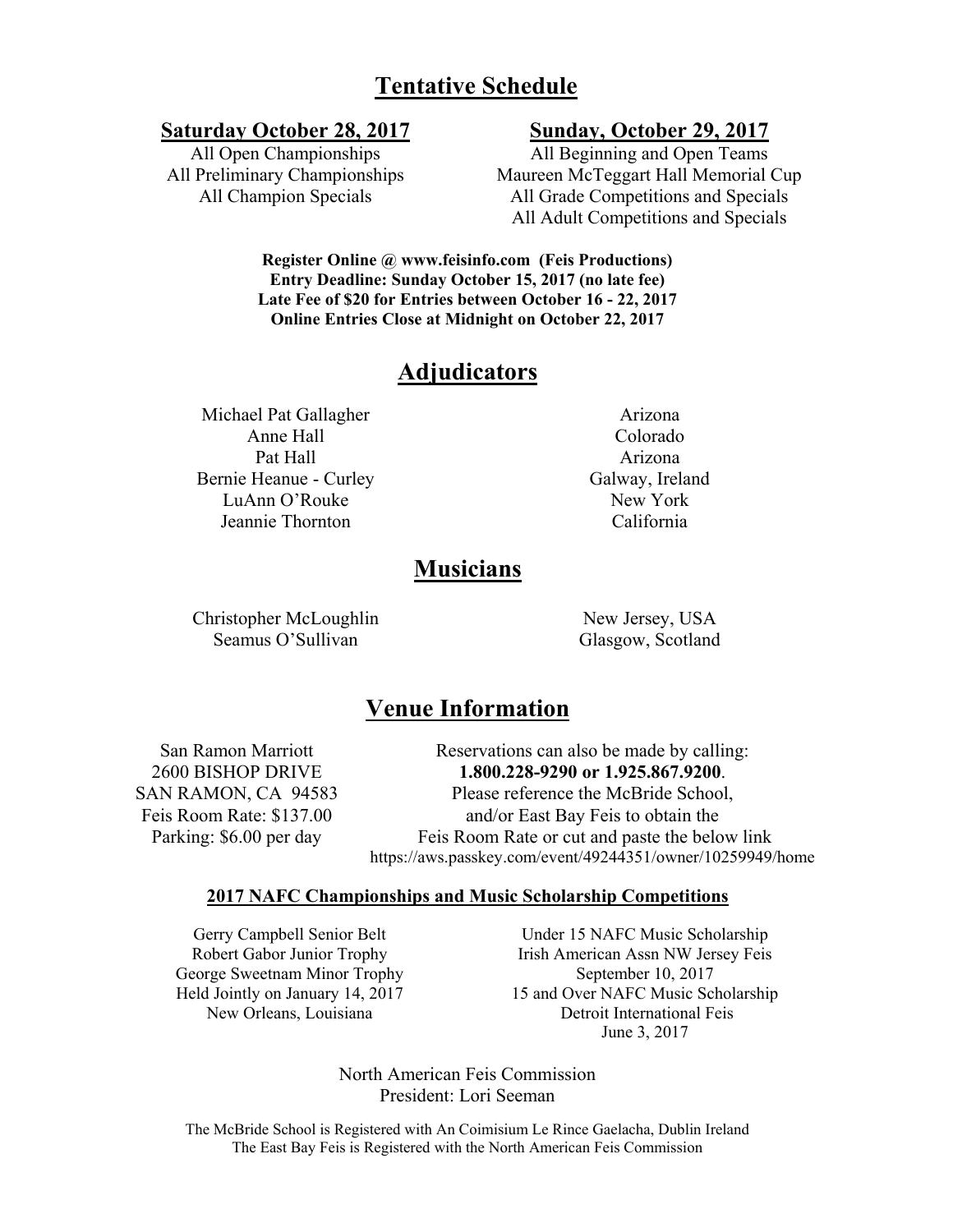#### **THANK YOU FOR YOUR SUPPORT OF THE EAST BAY FEIS!**

| <b>GRADE COMPETITIONS</b>                                                                         |                               |     |    |                |     |      |  |  |
|---------------------------------------------------------------------------------------------------|-------------------------------|-----|----|----------------|-----|------|--|--|
| <b>FIRST FEIS</b>                                                                                 |                               |     |    |                |     |      |  |  |
|                                                                                                   | U6                            | II7 | U8 | U <sub>9</sub> | U11 | 11/O |  |  |
| Reel                                                                                              |                               |     | 9  | 13             | 17  | 21   |  |  |
| Light Jig                                                                                         | $\mathfrak{D}_{\mathfrak{p}}$ |     | 10 | 14             | 18  | 22   |  |  |
| Slip Jig                                                                                          | 3                             |     | 11 | 15             | 19  | 23   |  |  |
| Single Jig                                                                                        |                               | 8   | 12 | 16             | 20  | 24   |  |  |
| First Feis Rule: Confined to those dancers who have never competed in a Feis. May be divided into |                               |     |    |                |     |      |  |  |
| more age groups as entries warrant. May enter Beginner 1 for dances not offered here. Feis Age is |                               |     |    |                |     |      |  |  |
| age of Dancer as of January 1, 2017.                                                              |                               |     |    |                |     |      |  |  |
|                                                                                                   |                               |     |    |                |     |      |  |  |
| <b>BEGINNER1</b>                                                                                  |                               |     |    |                |     |      |  |  |
|                                                                                                   | U7                            | U8  | U9 | U10            | U11 | 11/O |  |  |

|                   | U7  | U8  | U9  | U I V | UH  | 11/U |  |
|-------------------|-----|-----|-----|-------|-----|------|--|
| Reel              | 101 | 108 | 115 | 122   | 129 | 136  |  |
| Light Jig         | 102 | 109 | 116 | 123   | 130 | 137  |  |
| Slip Jig          | 103 | 110 | 117 | 124   | 131 | 138  |  |
| Single Jig        | 104 | 111 | 118 | 125   | 132 | 139  |  |
| T. Hard Jig       | 105 | 112 | 119 | 126   | 133 | 140  |  |
| T. Hornpipe       | 106 | 113 | 120 | 127   | 134 | 141  |  |
| St. Patrick's Day | 107 | .14 | 121 | 128   | 135 | 142  |  |

**Beginner 1 Rule**: 1st place will move up to Beginner 2 if  $5 - 9$  dancers in a competition. 1st and 2nd places will move up to B-2, if 10 or more dancers in a competition. Feis Age is age of Dancer as of January 1, 2017.

#### **BEGINNER 2**

|                   | U7  | U8  | U9  | U10 | U11 | 11/O |  |
|-------------------|-----|-----|-----|-----|-----|------|--|
| Reel              | 201 | 208 | 215 | 222 | 229 | 236  |  |
| Light Jig         | 202 | 209 | 216 | 223 | 230 | 237  |  |
| Slip Jig          | 203 | 210 | 217 | 224 | 231 | 238  |  |
| Single Jig        | 204 | 211 | 218 | 225 | 232 | 239  |  |
| T. Hard Jig       | 205 | 212 | 219 | 226 | 233 | 240  |  |
| T. Hornpipe       | 206 | 213 | 220 | 227 | 234 | 241  |  |
| St. Patrick's Day | 207 | 214 | 221 | 228 | 235 | 242  |  |

**Beginner 2 Rule**: 1st place will move up to Novice if  $5 - 9$  dancers in a competition. 1st and 2nd places will move up to Novice, if 10 or more dancers in a competition. Feis Age is age of Dancer as of January 1, 2017.

|                                            | U8              | U9             | U10                   | <b>U11</b> | <b>U13</b> | 13/O                                           |  |
|--------------------------------------------|-----------------|----------------|-----------------------|------------|------------|------------------------------------------------|--|
| Reel                                       | 308             | 315            | 322                   | 329        | 336        | 343                                            |  |
| Light Jig                                  | 309             | 316            | 323                   | 330        | 337        | 344                                            |  |
| Slip Jig                                   | 310             | 317            | 324                   | 331        | 338        | 345                                            |  |
| Single Jig                                 | 311             | 318            | 325                   | 332        | 339        | 346                                            |  |
| Hard Jig                                   | 312             | 319            | 326                   | 333        | 340        | 347                                            |  |
| Hornpipe                                   | 313             | 320            | 327                   | 334        | 341        | 348                                            |  |
| Any Trad. Set                              | 314             | 321            | 328                   | 335        | 342        | 349                                            |  |
| $\mathbf{M}$ . $\mathbf{D}$ . $\mathbf{I}$ | $^{\bullet}$ 11 | $\mathbf{r}$ . | $\cdot$ $\sim$ $\sim$ | $\wedge$ 1 |            | 1 st<br>$1$ and<br>$\mathbf{1}$ , $\mathbf{2}$ |  |

**Novice Rule**:  $1^{st}$  place will move up to Prizewinner if  $5 - 9$  dancers in a competition.  $1^{st}$  and  $2^{nd}$ places will move up to Prizewinner if 10 or more dancers in a competition. Feis Age is age of Dancer as of January 1, 2017.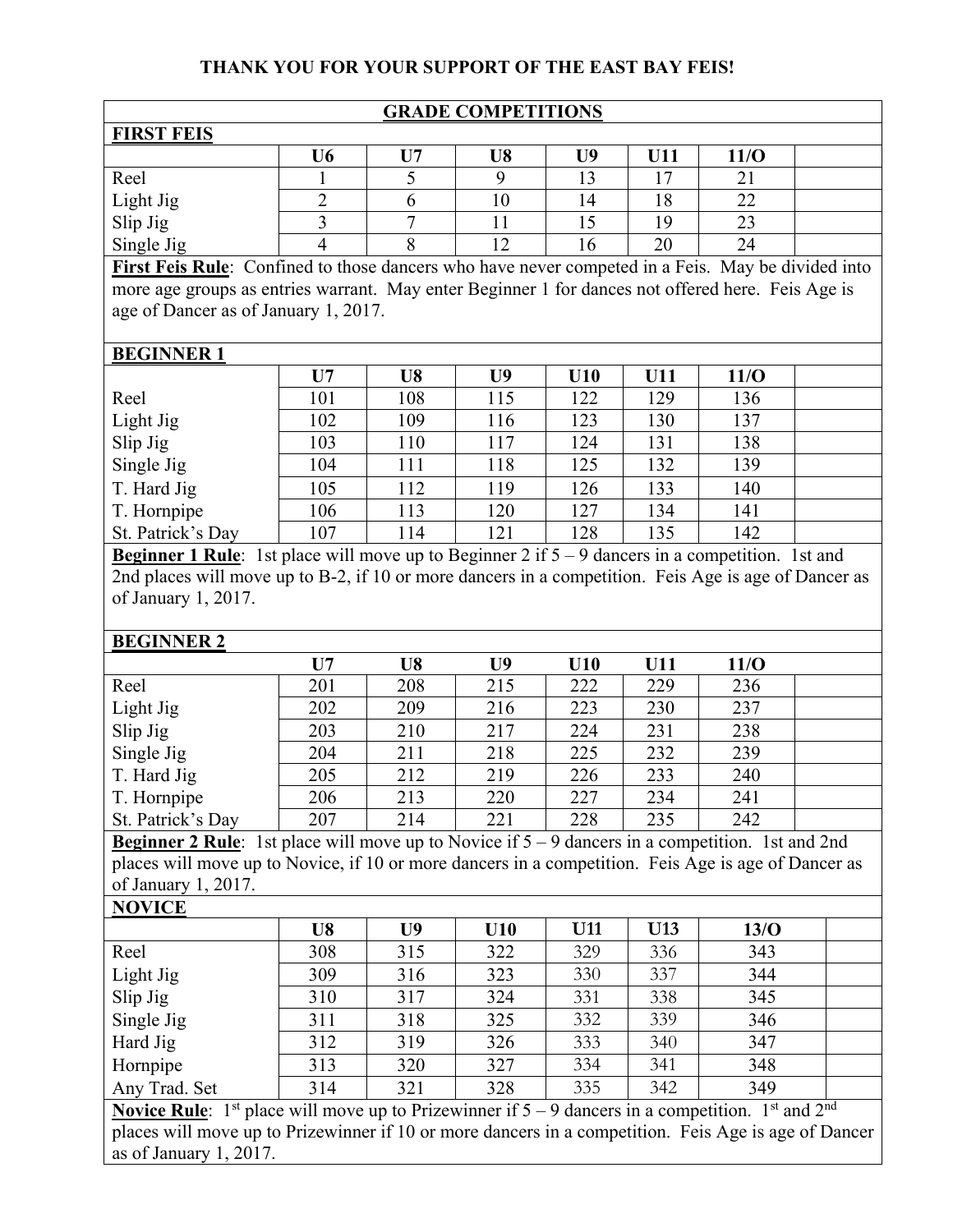#### **PRIZEWINNER**

|                                                                                                     | U9  | U10 | U11 | U13 | U15 | 15/O |  |
|-----------------------------------------------------------------------------------------------------|-----|-----|-----|-----|-----|------|--|
| Reel                                                                                                | 415 | 422 | 429 | 436 | 443 | 450  |  |
| Light Jig                                                                                           | 416 | 423 | 430 | 437 | 444 | 451  |  |
| Slip Jig                                                                                            | 417 | 424 | 431 | 438 | 445 | 452  |  |
| Single Jig                                                                                          | 418 | 425 | 432 | 439 | 446 | 453  |  |
| Hard Jig                                                                                            | 419 | 426 | 433 | 440 | 447 | 454  |  |
| Hornpipe                                                                                            | 420 | 427 | 434 | 441 | 448 | 455  |  |
| Any Trad. Set                                                                                       | 421 | 428 | 435 | 442 | 449 | 456  |  |
| <b>Prizewinner Rule:</b> Open to those not entered in Championship. Feis Age is age of Dancer as of |     |     |     |     |     |      |  |
| January 1, 2017.                                                                                    |     |     |     |     |     |      |  |

#### **GRADE SPECIALS**

#### **Boys Only Light Jig Special**

|                 | T TĦ | U8  | U9  | U10 | TT11<br>' 1 1 | 11/O |  |
|-----------------|------|-----|-----|-----|---------------|------|--|
| B1/B2           | 901  | 902 | 903 | 905 | 907           | 909  |  |
| Nov/Prizewinner |      |     | 904 | 906 | 908           | 910  |  |

**Rule**: Dancer should enter Special at level of Light Jig. Two light jig steps, right and left leg, down the line. Feis Age is age of Dancer as of January 1, 2017.

| <b>Girls Only Reel Special</b> |              |     |                                    |     |     |      |                          |     |      |
|--------------------------------|--------------|-----|------------------------------------|-----|-----|------|--------------------------|-----|------|
|                                | T ⊺ <i>⊓</i> | U8  | TJQ.                               | U10 |     | 11/0 | $\Pi$ 12                 |     | 13/0 |
| B1/B2                          | Q1           | 012 | 913                                | 915 | Q17 | 919  | $\overline{\phantom{a}}$ | -   |      |
| Nov/Prizewinner                |              |     | 914                                | 916 | 918 | -    | 920                      | 921 | 922  |
| .<br>$\sim$                    |              | .   | $\sim$ $\sim$ $\sim$ $\sim$ $\sim$ |     |     | . .  | .                        |     | .    |

**Rule**: Dancer should enter Special at level of Reel. One Reel Step, right and left leg, down the line. Feis Age is age of Dancer as of January 1, 2017.

#### **Children's Hospital Treble Reel Specials**

|                 | <b>TIQ</b>     | U10 | T T 1 1<br>U L L | 11 $\Omega$<br>$\bf{1}/\bf{U}$ | TT12<br>$\mathbf{L}$     | U13 | 13/0 |
|-----------------|----------------|-----|------------------|--------------------------------|--------------------------|-----|------|
| B1/B2           | ∩ ገ 1<br>, , i | 933 | 935<br>ر ر ,     | 937<br>ا ب                     | $\overline{\phantom{0}}$ |     |      |
| Nov/Prizewinner | 932            | 934 | 936              | $\overline{\phantom{0}}$       | 938                      | 939 | 940  |

If the dancer has any hard shoe dance in B1/B2 category, they should enter the Beginning Treble Reel Special. Feis Age is age of Dancer as of January 1, 2017.

#### Kathleen Deely-Braten Memorial Cup Special **No Fee No Fee**

#### **Competition 950**

Open to all **U9 First Feis and Beginner 1 Dancers that place 1st in any of the four (4) Light Shoe Dances offered at this Feis**. Dance Off Special will take place shortly after results for First Feis and B1 Competitions have been announce/posted. If your dancer is eligible, please stay available for the Dance Off. Winner of the Special receives the Kathleen Deely Braten Memorial Perpetual Cup to take home for one (1) year and return for the 2018 East Bay Feis. Feis Age is age of Dancer as of January 1, 2017.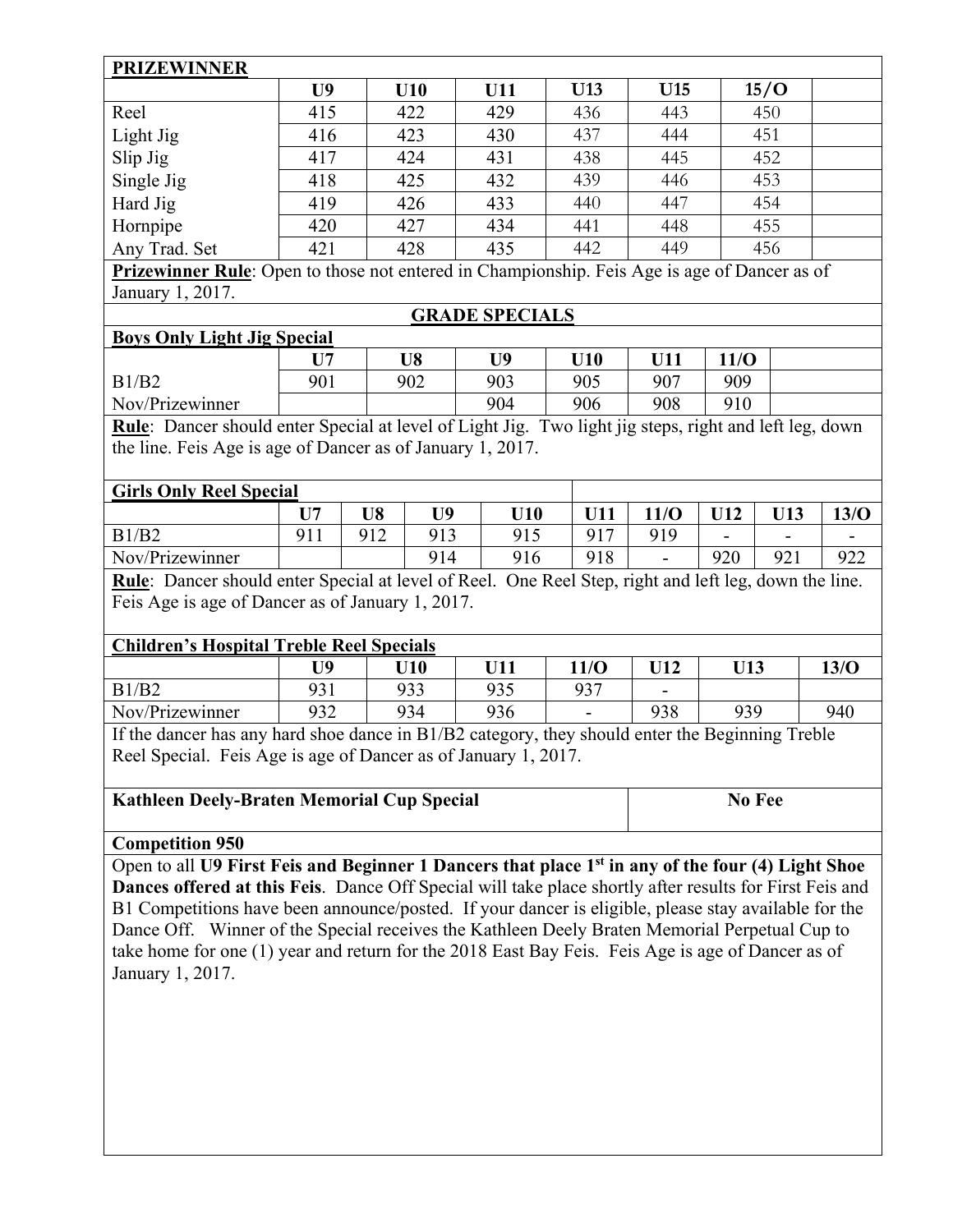#### **CHAMPIONSHIP REQUIREMENTS**

Reel (48 Bars) or Slip Jig (40 Bars) Hard Jig (48 Bar) or Hornpipe (40 Bars) Set of Choice

#### **U9 Preliminary and Open Dancers MUST Dance a Traditional Set Dance.**

Awards will be given for each solo round in addition to overall Championship

At the discretion of the Feis Committee, any Championship with fewer than 5 entries may be combined with the next higher age group.

Teachers will be notified of combined Championships

|                                                                                                                                       |                                   |     |                | PRELIMINARY CHAMPIONSHIPS           |                |            |                          |     |                                                                                                   |                |      |
|---------------------------------------------------------------------------------------------------------------------------------------|-----------------------------------|-----|----------------|-------------------------------------|----------------|------------|--------------------------|-----|---------------------------------------------------------------------------------------------------|----------------|------|
|                                                                                                                                       | U <sub>9</sub><br><b>Trad Set</b> | U10 | <b>U11</b>     | U12                                 | U13            | U14        | U15                      | U16 | 16/O                                                                                              | U17            | 17/O |
| Preliminary<br>Championship                                                                                                           | 701                               | 702 | 703            | 704                                 | 705            | 706        | 707                      | 708 |                                                                                                   | 709            | 710  |
| Prelim Treble<br>Reel                                                                                                                 |                                   | 952 |                | 954                                 |                | 956        |                          | 958 | 960                                                                                               |                |      |
| Rule: Must not have won three (3) Firsts in Preliminary Championship Competitions. Feis Age is<br>age of Dancer as of January 1, 2017 |                                   |     |                |                                     |                |            |                          |     |                                                                                                   |                |      |
|                                                                                                                                       |                                   |     |                | <b>OPEN CHAMPIONSHIPS</b>           |                |            |                          |     |                                                                                                   |                |      |
|                                                                                                                                       | U <sub>9</sub><br><b>Trad Set</b> | U10 | U11            | U12                                 | U13            | U14        | U15                      | U16 | 16/O                                                                                              | U17            | 17/O |
| Open<br>Championship                                                                                                                  | 711                               | 712 | 713            | 714                                 | 715            | 716        | 717                      | 718 |                                                                                                   | 719            | 720  |
| Open Treble<br>Reel                                                                                                                   |                                   | 962 | $\overline{a}$ | 964                                 | $\blacksquare$ | 966        | $\overline{\phantom{a}}$ | 968 | 970                                                                                               | $\blacksquare$ |      |
| Feis Age is age of Dancer as of January 1, 2017                                                                                       |                                   |     |                |                                     |                |            |                          |     |                                                                                                   |                |      |
|                                                                                                                                       |                                   |     |                | <b>Edward McBride Memorial Cups</b> |                |            |                          |     |                                                                                                   |                |      |
|                                                                                                                                       | U10                               |     |                | U12                                 | U14            |            | U16                      |     | 16/O                                                                                              |                |      |
|                                                                                                                                       | 972                               |     |                | 974                                 |                | 978<br>976 |                          |     | 980<br>Rule: Open to ALL Open and Preliminary Championship Dancers - One Slow Jig Step, right and |                |      |
| left leg, down the line. Feis Age is age of Dancer as of January 1, 2017                                                              |                                   |     |                |                                     |                |            |                          |     |                                                                                                   |                |      |
|                                                                                                                                       |                                   |     |                |                                     |                |            |                          |     |                                                                                                   |                |      |
|                                                                                                                                       |                                   |     |                |                                     |                |            |                          |     |                                                                                                   |                |      |
|                                                                                                                                       |                                   |     |                |                                     |                |            |                          |     |                                                                                                   |                |      |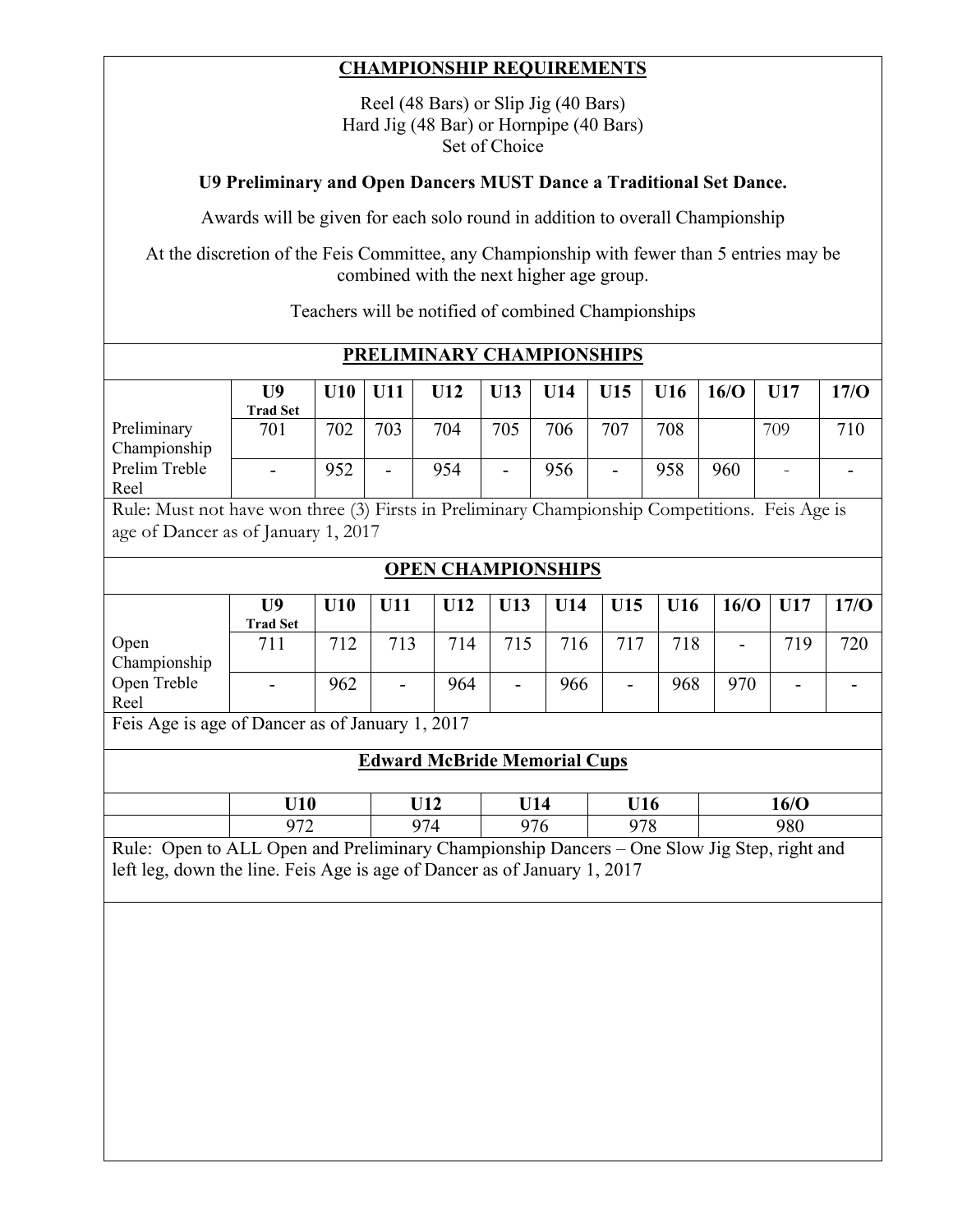|                                                        |                                                                                               |               | <b>TEAM DANCING</b>                                                                      |                    |                                                                                                  |  |  |  |  |
|--------------------------------------------------------|-----------------------------------------------------------------------------------------------|---------------|------------------------------------------------------------------------------------------|--------------------|--------------------------------------------------------------------------------------------------|--|--|--|--|
| <b>BEGINNER TEAM DANCING</b>                           |                                                                                               |               |                                                                                          |                    |                                                                                                  |  |  |  |  |
|                                                        | U8                                                                                            | U10           | U12                                                                                      | 12/O               |                                                                                                  |  |  |  |  |
| 2 Hand Reel                                            | 801                                                                                           | 804           | 807                                                                                      | 810                |                                                                                                  |  |  |  |  |
| 3 Hand Reel                                            | 802                                                                                           | 805           | 808                                                                                      | 811                |                                                                                                  |  |  |  |  |
| 6 Hand Book                                            | 803                                                                                           | 806           | 809                                                                                      | 812                |                                                                                                  |  |  |  |  |
|                                                        |                                                                                               |               |                                                                                          |                    | Rule: Beginner Dancers must be entered in a minimum of 1 Beginner Solo Dance as B1 or B2 at this |  |  |  |  |
| Feis. Feis Age is age of Dancer as of January 1, 2016. |                                                                                               |               |                                                                                          |                    |                                                                                                  |  |  |  |  |
| <b>OPEN TEAM DANCING</b>                               |                                                                                               |               |                                                                                          |                    |                                                                                                  |  |  |  |  |
|                                                        | U8                                                                                            | U10           | U12                                                                                      | U15                | 15/O                                                                                             |  |  |  |  |
| 2 Hand Reel                                            | 821                                                                                           | 826           | 831                                                                                      | 836                | 841                                                                                              |  |  |  |  |
| 3 Hand Reel                                            | 822                                                                                           | 827           | 832                                                                                      | 837                | 842                                                                                              |  |  |  |  |
| 4 Hand Book                                            | 823                                                                                           | 828           | 833                                                                                      | 838                | 843                                                                                              |  |  |  |  |
| 6 Hand Book                                            | 824                                                                                           | 829           | 834                                                                                      | 839                | 844                                                                                              |  |  |  |  |
| 8 Hand Book                                            | 825                                                                                           | 830           | 835                                                                                      | 840                | 845                                                                                              |  |  |  |  |
|                                                        |                                                                                               |               |                                                                                          |                    | Fee:                                                                                             |  |  |  |  |
|                                                        | <b>MAUREEN MCTEGGART HALL MEMORIAL</b><br>\$10.00 per Dancer<br><b>CEILE CHAMPIONSHIP CUP</b> |               |                                                                                          |                    |                                                                                                  |  |  |  |  |
|                                                        |                                                                                               |               |                                                                                          |                    |                                                                                                  |  |  |  |  |
| <b>Competition 990</b>                                 |                                                                                               |               |                                                                                          |                    |                                                                                                  |  |  |  |  |
|                                                        |                                                                                               |               | New This Year. In loving memory of Maureen McTeggart Hall, we are holding a Ceile        |                    |                                                                                                  |  |  |  |  |
| Championship Competition as follows:                   |                                                                                               |               |                                                                                          |                    |                                                                                                  |  |  |  |  |
| <b>Requirements:</b>                                   |                                                                                               |               |                                                                                          |                    |                                                                                                  |  |  |  |  |
| Part 1 - Any Book Eight (8) Hand Dance                 |                                                                                               |               |                                                                                          |                    |                                                                                                  |  |  |  |  |
|                                                        |                                                                                               |               | Part 2 – Two (2) Four Hand Reels that must be performed by the same 8 Dancers in Part 1. |                    |                                                                                                  |  |  |  |  |
|                                                        |                                                                                               |               |                                                                                          |                    |                                                                                                  |  |  |  |  |
|                                                        |                                                                                               |               | If entries allow, this competition will be broken into more than one (1) age group.      |                    |                                                                                                  |  |  |  |  |
| <b>ADULTS</b>                                          |                                                                                               |               |                                                                                          |                    |                                                                                                  |  |  |  |  |
|                                                        | <b>Beginner</b>                                                                               | <b>Novice</b> | Prizewinner                                                                              |                    |                                                                                                  |  |  |  |  |
| Reel                                                   | 601                                                                                           | 608           | 615                                                                                      |                    |                                                                                                  |  |  |  |  |
| Light Jig                                              | 602                                                                                           | 609           | 616                                                                                      |                    |                                                                                                  |  |  |  |  |
| Slip Jig                                               | 603                                                                                           | 610           | 617                                                                                      |                    |                                                                                                  |  |  |  |  |
| Single Jig                                             | 604                                                                                           | 611           | 618                                                                                      |                    |                                                                                                  |  |  |  |  |
| Hard Jig                                               | 605                                                                                           | 612           | 619                                                                                      |                    |                                                                                                  |  |  |  |  |
| Hornpipe                                               | 606                                                                                           | 613           | 620                                                                                      |                    |                                                                                                  |  |  |  |  |
| St. Patrick's Day                                      | 607                                                                                           |               |                                                                                          |                    |                                                                                                  |  |  |  |  |
| Any Trad Set                                           |                                                                                               | 614           | 621                                                                                      |                    |                                                                                                  |  |  |  |  |
| <b>ADULT TEAM DANCING</b>                              |                                                                                               |               |                                                                                          |                    |                                                                                                  |  |  |  |  |
|                                                        |                                                                                               |               |                                                                                          |                    |                                                                                                  |  |  |  |  |
|                                                        | 2 Hand                                                                                        | 3 Hand        | <b>4 Hand Book</b>                                                                       | <b>6 Hand Book</b> | 8 Hand Book                                                                                      |  |  |  |  |
| Beginner                                               | 626                                                                                           | 627           | 628                                                                                      | 629                |                                                                                                  |  |  |  |  |
| Open                                                   | 631                                                                                           | 632           | 633                                                                                      | 634                | 635                                                                                              |  |  |  |  |
|                                                        |                                                                                               |               |                                                                                          |                    |                                                                                                  |  |  |  |  |
| <b>ADULT HORNPIPE SPECIAL</b>                          |                                                                                               |               |                                                                                          |                    |                                                                                                  |  |  |  |  |
|                                                        |                                                                                               |               |                                                                                          |                    |                                                                                                  |  |  |  |  |
|                                                        | <b>Beginner</b>                                                                               |               | <b>Novice</b>                                                                            | Prizewinner        |                                                                                                  |  |  |  |  |
|                                                        | 623                                                                                           |               | 624                                                                                      | 625                |                                                                                                  |  |  |  |  |
|                                                        |                                                                                               |               |                                                                                          |                    |                                                                                                  |  |  |  |  |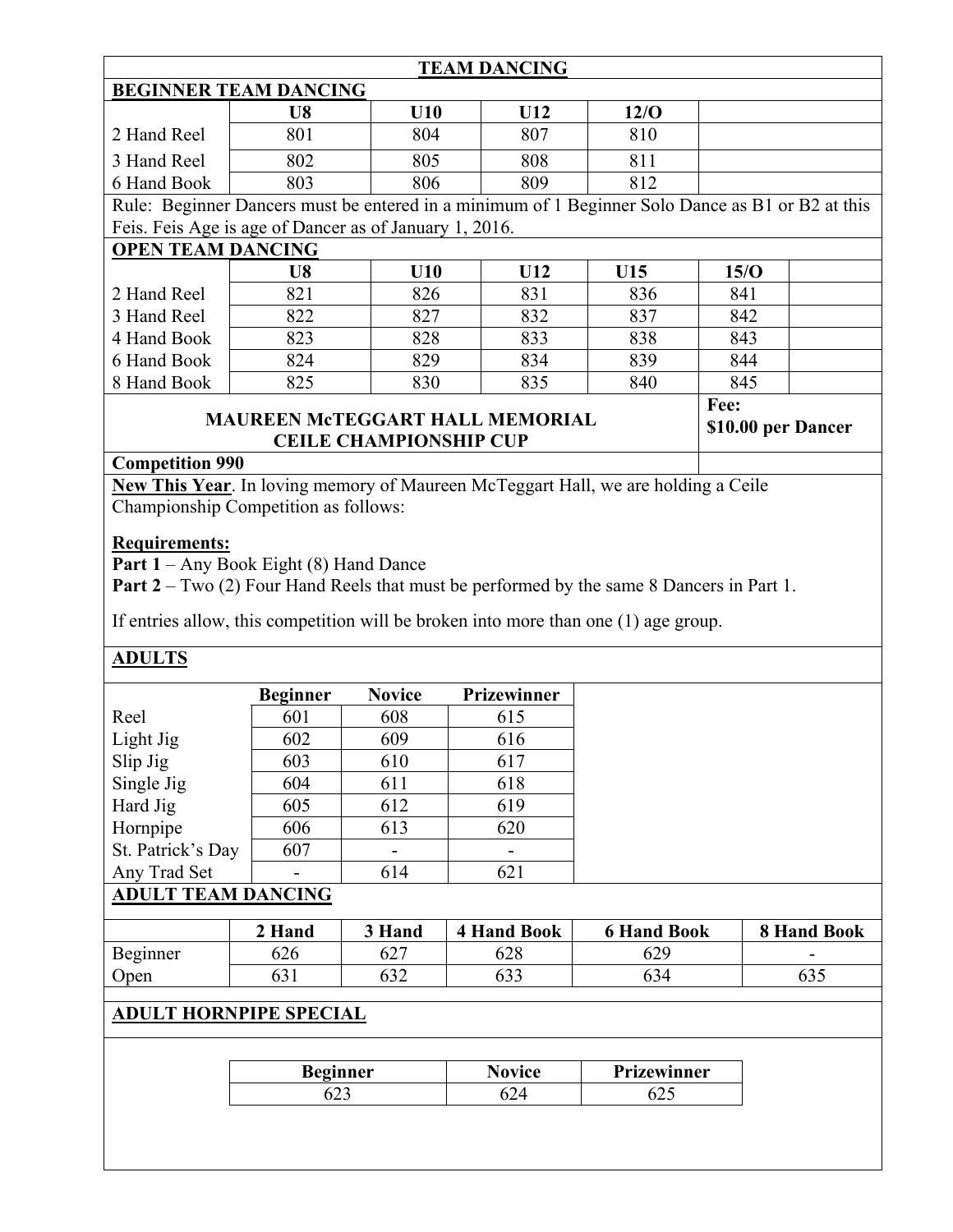|                                                                                                                      |                                      | <b>ENTRY FEES</b>                                                                                                                                                                                        |  |  |  |  |
|----------------------------------------------------------------------------------------------------------------------|--------------------------------------|----------------------------------------------------------------------------------------------------------------------------------------------------------------------------------------------------------|--|--|--|--|
| Soft Shoes<br><b>Hard Shoes</b>                                                                                      | \$20.00 flat fee<br>\$15.00 flat fee | Championship:<br>\$50.00<br>Championship Treble Reels<br>\$10.00                                                                                                                                         |  |  |  |  |
| All Grade Specials                                                                                                   | \$10.00                              | <b>Edward McBride Special</b><br>\$10.00                                                                                                                                                                 |  |  |  |  |
| (Except for Kathleen Deely<br>Braten Special)                                                                        |                                      | \$10.00<br>Maureen McTeggart Hall<br>Special (per Dancer)                                                                                                                                                |  |  |  |  |
|                                                                                                                      |                                      | <b>Entry Deadline: Midnight Sunday October 15, 2016</b><br>(with no late fee)                                                                                                                            |  |  |  |  |
| Maximum Family Fee<br>(Specials Not Included in<br>Maximum Family Fee)                                               | \$150.00                             | Late Fees: Entries received October 16 through<br>October 22, 2017 and after will be assessed a late fee<br>of \$20.00 per dancer. Online entries will close at<br>Midnight on Sunday, October 22, 2017. |  |  |  |  |
| Family Admission Fee                                                                                                 | \$25.00                              | Please note that there will be no extension of the<br>entry deadlines due to time needed for entry                                                                                                       |  |  |  |  |
| <b>All Information Can Be Found At Our</b><br><b>Websites:</b><br>www.eastbayfeis.com<br>www.mcbrideirishdancers.com |                                      | processing. When entries close, Dancers may still<br>enter the day of competition at the Feis with the<br>\$20.00 late fee.                                                                              |  |  |  |  |
| Entries by Mail or Online Confirmations with<br>Check to:                                                            |                                      | Payment Information: Check, Credit Card or Paypal is<br>accepted for payment of on-line entries.                                                                                                         |  |  |  |  |
|                                                                                                                      |                                      |                                                                                                                                                                                                          |  |  |  |  |

East Bay Feis c/o Feis Productions Post Office Box 1474 Solvang, CA 93464

Checks should be made payable to: McBride Irish Dancers

#### **NO REFUNDS AFTER ENTRIES ARE PROCESSED**

#### **Online Entries: Feis Productions www.feisinfo.com**

The East Bay Feis and any organization affiliated with the same, including, but not limited to the McBride School of Irish Dance and the San Ramon Marriott, will not be held responsible or liable for personal injury, property loss and/or damage incurred while attending the East Bay Feis. By entering the East Bay Feis, the entrant and/or the entrant's parent(s) or legal guardian(s) agree to indemnify and hold harmless the East Bay Feis, the Feis Committee, Feis Volunteers, Vendors, San Ramon Marriott and the McBride School of Irish Dance for and from any liabilities or personal injury as a result of the entrant's participation.

#### **Dancing Competition Rules**:

1. All Rules of the North American Feis Commission are included by Reference.

(www.northamericanfeiscommission.org)

2. First Feis Competitions are only open to dancers who have never competed at a Feis.

3. Competitions of 3 or less competitors may be combined with the next age group; sixteen or more

competitors may be split by age if there are a minimum of five (5) dancers in each age group.

4. Competitors must be in the competition hall prepared to dance, one hour prior to the scheduled start of their event, and side stage, dressed, 15 minutes prior to ready to dance.

5. Dancers who appear in competitions in which they are not entered and paid will not be eligible for placement or awards.

6. Championship Competitions are awarded by the entire adjudicator panel; individual rounds will be awarded based on one, randomly selected, adjudicator's scores as in solo competitions.

7. **NO VIDEOTAPING OR FLASH PHOTOGRAPHY OF DANCE COMPETITIONS PERMITTED** 

#### **THANK YOU FOR YOUR SUPPORT OF THE EAST BAY FEIS!**